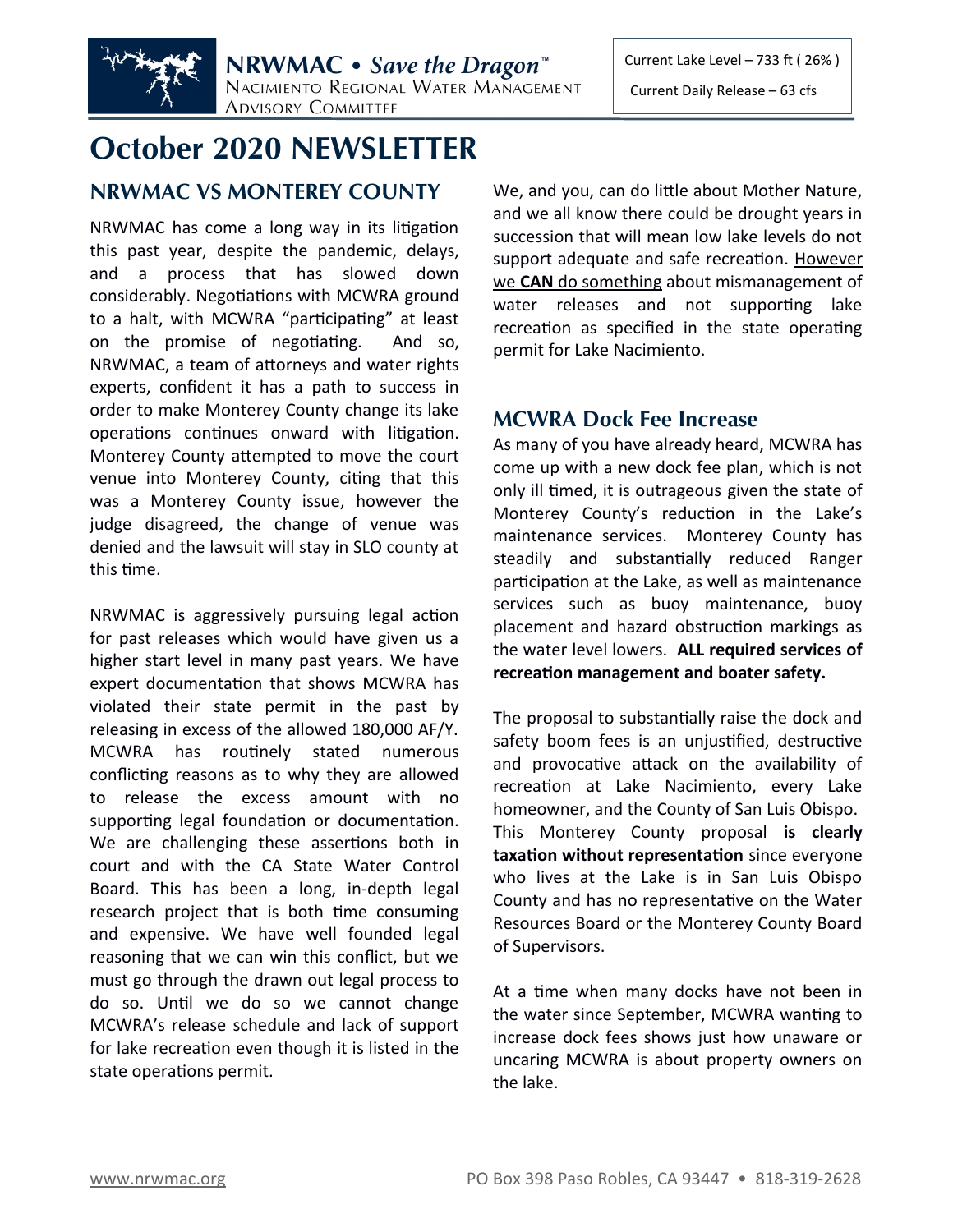

MCWRA's Proposed Dock Fees are as follows: Phase I

| <b>Fee Description</b>                                                      | <b>Current</b><br><b>Fees</b> | <b>Updated</b><br>Fees |
|-----------------------------------------------------------------------------|-------------------------------|------------------------|
| Initial Licensing Fee                                                       | n/a                           | \$1,500.00             |
| Annual Renewal License Single Slip Fee                                      | \$60.00                       | \$400.00               |
| <b>Additional Slip Fee</b>                                                  | \$20.00                       | \$150.00               |
| Non-Operational Fee                                                         | n/a                           | \$75.00                |
| Late Penalty Fee on past due licensing fees<br>(50% after 30 days past due) | n/a                           |                        |
| Single Slip                                                                 |                               | \$150.00               |
| <b>Additional Slip</b>                                                      |                               | \$50.00                |
| Non-Operational                                                             |                               | \$25.00                |
| Appeal Filing Fee                                                           | \$25.00                       | \$175.00               |
| Return Item Fee                                                             | n/a                           | \$82.00                |
| Penalty Fee for Violations                                                  | \$100.00<br>(per day)         | \$500.00<br>(per day)  |
| Disposal Fee Single                                                         |                               |                        |
| <b>Slip Additional Slip</b>                                                 | \$300.00                      | \$3,500.00             |
| <b>Additional Slip</b>                                                      | \$125.00                      | \$1,750.00             |
| Fee for Outside Disposal Services,                                          | n/a                           | Cost of<br>service     |
| provided as needed                                                          |                               |                        |
| (Outside Service Provider)                                                  |                               |                        |
| Annual Log-Boom Licensing Fee                                               | n/a                           | \$1,200.00             |

### **This proposed rate increase is a 567% increase on the cost of a SINGLE SLIP, and is onerous for most individuals!**

MCWRA reports that they only collected \$34,000 for 2019/2020. With the increase they project they will collect \$150,000 for 2020/2021. **This is a 441% estimated Increase in revenue!!**

MCWRA's own failure to increase dock fee's over the years is not the fault of dock owners, and should not be born by dock owners.

**We all need to fight these increased fee's and be united** against MCWRA in this unjustified attack on lake recreation and dock owners.

And make no mistake, t**his is NOT just about Dock owners.** This **is ABOUT what Monterey County is doing to deter and destroy recreation** at the lake.

Some Monterey County supervisors as well as other ResOps board members have publicly stated on record (and have been recorded) saying things like:

"I don't care about recreation, and recreation is not a priority for the water agency "

"If dock owners don't want to pay the new fee they should move to another state "

If we don't defeat this, if we don't curb Monterey County's destruction of recreation at this lake, then what is next? Will the final nail in the recreation coffin be the Interlake Tunnel?

# **What can YOU do?**

**1) There is a notice of public hearing** scheduled for November  $17<sup>th</sup>$ , 2020 @ 1:30 pm – We need people (preferably with Monterey county residence) to show up and make it known how unhappy we all are.

At a minimum, we need a well formed letter from each community objecting to the fee increase, showing the number of community members, and then one representative from EACH lake community board to be present and be prepared to read this letter.

**2) NRWMAC is currently forming a petition** to fight these increases. This petition will be sent to every community board on the lake, and sent to as many email addresses as we have, as well as up on the NRWMAC website. We need EVERY SINGLE PERSON at the lake to sign this petition!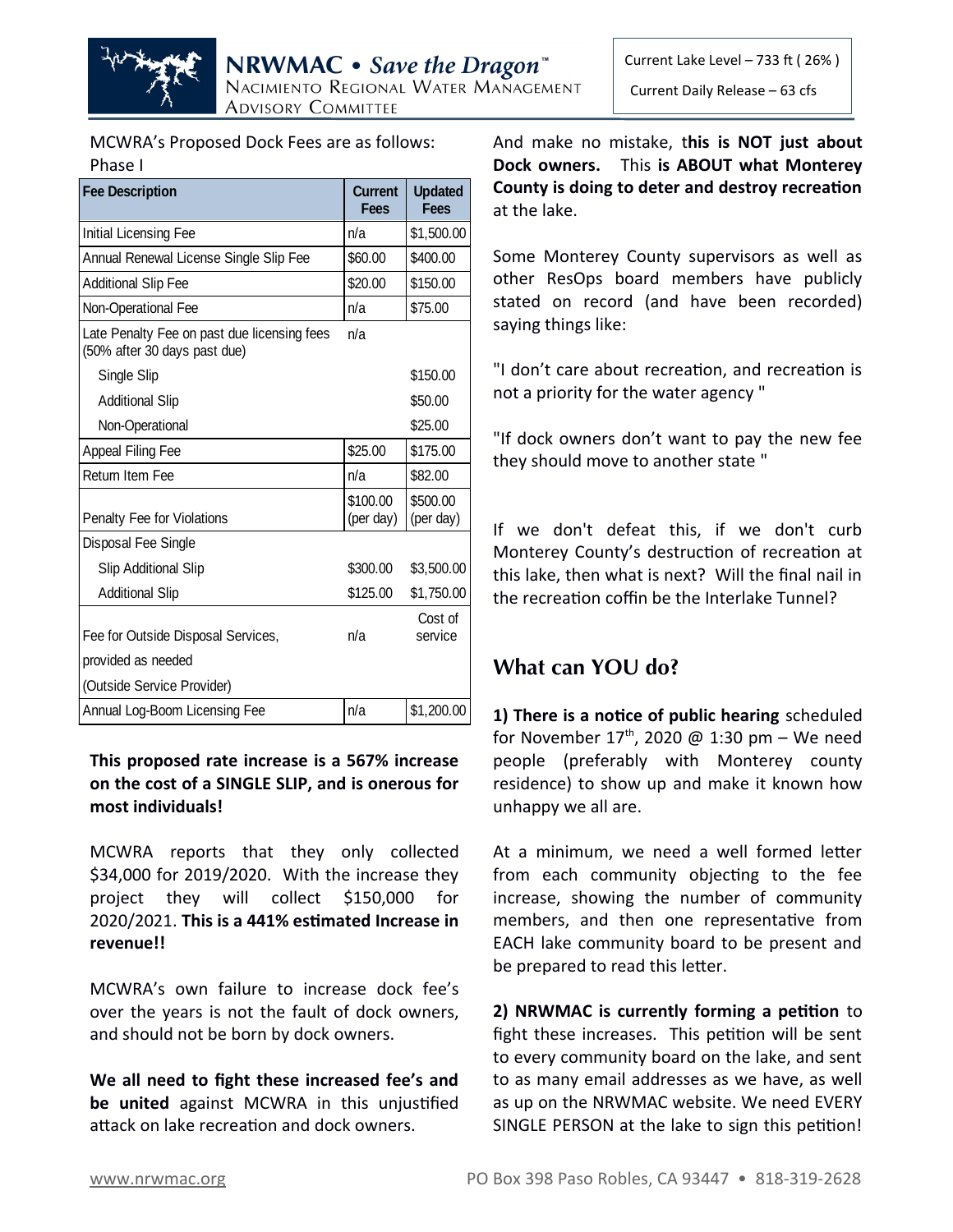

We need everyone to make sure your signed up for newsletters and email at NRWMAC.org

[http://www.nrwmac.org/save-the-dragon/lake](http://www.nrwmac.org/save-the-dragon/lake-nacimiento-dock-fee-opposition-petition/) nacimiento-dock-fee-opposition-petition/

**3) We need all lake community boards to send a letter** and email to the Contact list below, defining their opposition and arguments against the dock fee increase. And **especially to the Monterey County Board of Supervisors** who ultimately are the people in charge of all of this!

**4) We need all individual lake property owners to send a letter** and email to the Contact lists below, defining their opposition and arguments against the dock fee increase. And again, **especially to the Monterey County Board of Supervisors** who ultimately are the people in charge of all of this!

**5) We need all lake community boards to email this newsletter to THEIR community** mailing lists, as some community members may NOT get NRWMAC newsletters.

**6) We need community support.** Talk with your community boards. Make sure there is help for your board members and movement to help us fight this. Meetings, mailings, donations, and in getting the word out... ALL of this needs to happen in your community and around the lake to win this fight!

**7) Get educated on this!** There are multiple links on the NRWMAC website in the knowledge base. Link to the study, plans and meetings that MCWRA has drawn up and are in process now:

- MCWRA Board Report:
- MCWRA Boat Dock Fee Study:
- Article XI-Proposed (tracked changes):
- Draft Public Hearing Notification:
- Ordinance 4065 Licensing of Docks:

and much more is available here… Please visit this link to learn more about their plans:

<http://nrwmac.org/knowledge-base/>

**8) We need people to hear about this** and everyone needs a **Call To Action** !

- Make sure your neighbors, lake friends, and people around the lake KNOW about this

- **We need San Luis Obispo County involved!** We need people calling, emailing and writing SLO County about this problem and **how we are NOT BEING REPRESENTED in this!!**

- **We need Monterey County Board of Supervisors involved!** We need people calling, emailing and writing Monterey County supervisors about this problem and **how THEY are ultimately responsible for this and what THEY ARE DOING to destroy recreation at the lake.**

**AND THAT WE ARE BEING TAXED WITHOUT BEING REPRESENTED in this!!**

**- And we need press!!** Call or contact ALL the local papers and **get your opinions in to them!!**

**9) We need inboxes, mail slots, and phones/ voicemail** for EVERY SINGLE PERSON in both supervisor boards of Monterey and San Luis Obispo county **to be inundated** with the understanding of how upset people are, and the opposition and arguments against the dock fee increase.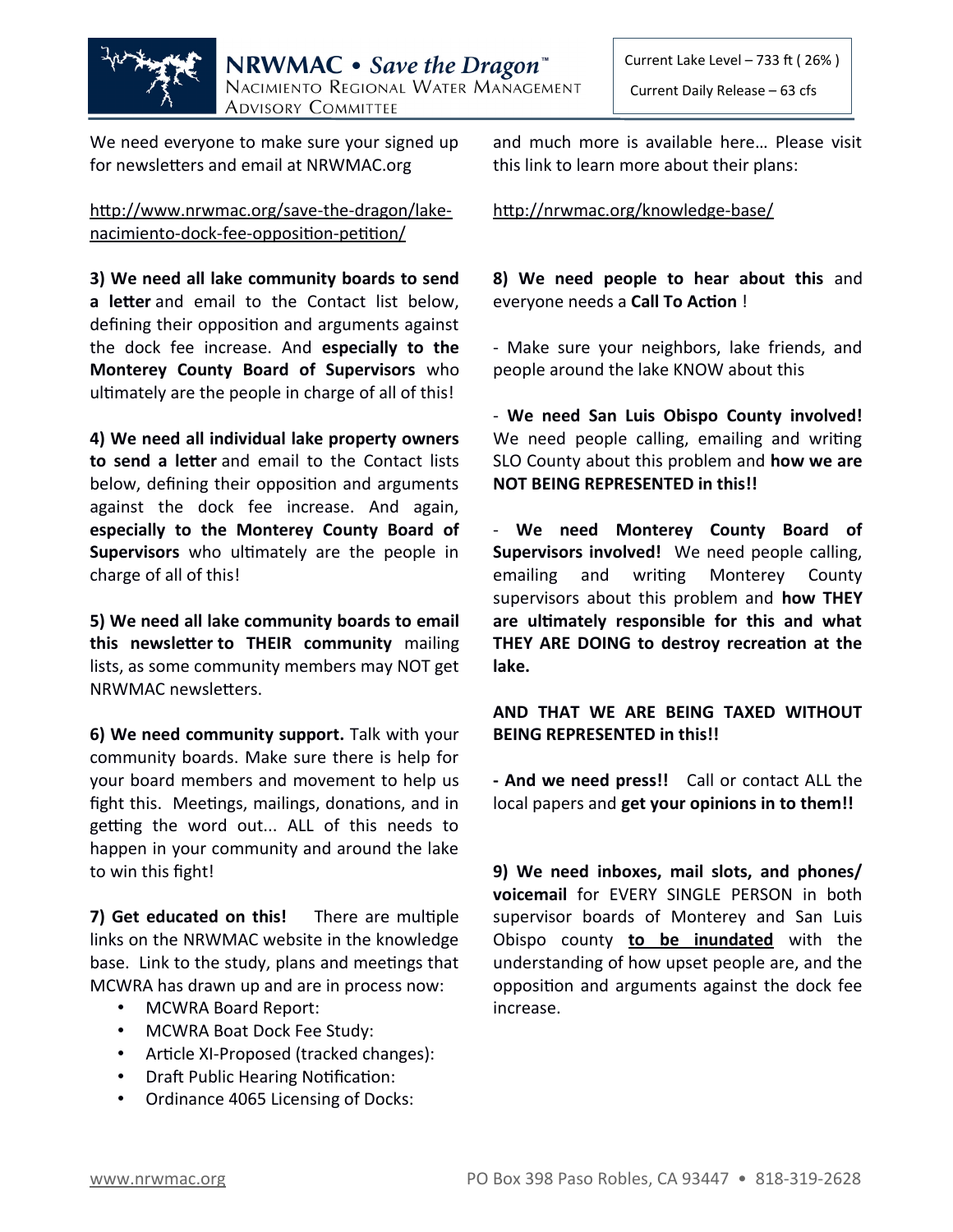

**10) We need your support.** We know times are tough, and money is very tight. However, we cannot do this alone.

NRWMAC is in court right now fighting for the lake rights – our rights, your rights!! However, money is running out and **without your continued donations** we may not make it to the end of the fight!

We **NEED** everyone to donate and help us complete this fight against Monterey County! Both this dock increase as well as the current litigation need continued pressure on MCWRA and Monterey County and your donations are the only thing that can make this happen!

### **Who can you call**?

Please see the contact list at the bottom of this newsletter for who to contact, call, email and/ or write.

### **The Recreation Component…**

The Monterey County Flood Control and Water Conservation District ("District"), the predecessor to MCWRA, built Nacimiento Reservoir in the mid-1950's for recreation, flood control and water conservation. In order to begin construction, the District first had to condemn and take private properties in and around the reservoir site by eminent domain.

The Act gave the District the power to condemn "lands deemed by the supervisors of the district to be **necessary or convenient for the installation, construction, use and maintenance of recreational areas or facilities including picnic grounds, play grounds, camp grounds, home sites, boats and fishing, bathing or other facilities for use by the public**..."(Emphasis supplied.)

Thus, the **provision of recreation at the reservoir was key** to allowing the construction to commence.

Simply put, Monterey County claimed and based recreational support at the lake as an equal right to take land, and **they must continue to support recreation** or they can be faced with invalidating their right to that land.

### **Let's be very clear about the water…**

In California, water is protected for the use and benefit of all Californians. California's waters cannot be owned by individuals, groups, businesses, or governmental agencies. And permits, licenses, and registrations give individuals and others the right to beneficially use reasonable amounts of water.

Monterey County was provided a grant in 1958 and their application made a long term promise to promote and develop recreational facilities at Lake Nacimiento. Monterey County was again licensed in 1964 with a statement of purpose of "Recreational use at Lake Nacimiento Reservoir within San Luis Obispo County and irrigation, domestic, municipal, industrial and recreational uses within an area of Monterey County".

And again in 1996 Monterey County was granted a permit subject to prior rights that authorized purposes for using the water for irrigation, industrial, municipal, recreation and domestic use.

There is no "Percentage of" listed in those grant rights. There is no "group" that owns the water! All five interests share the water interest, and all five interests are entitled to it.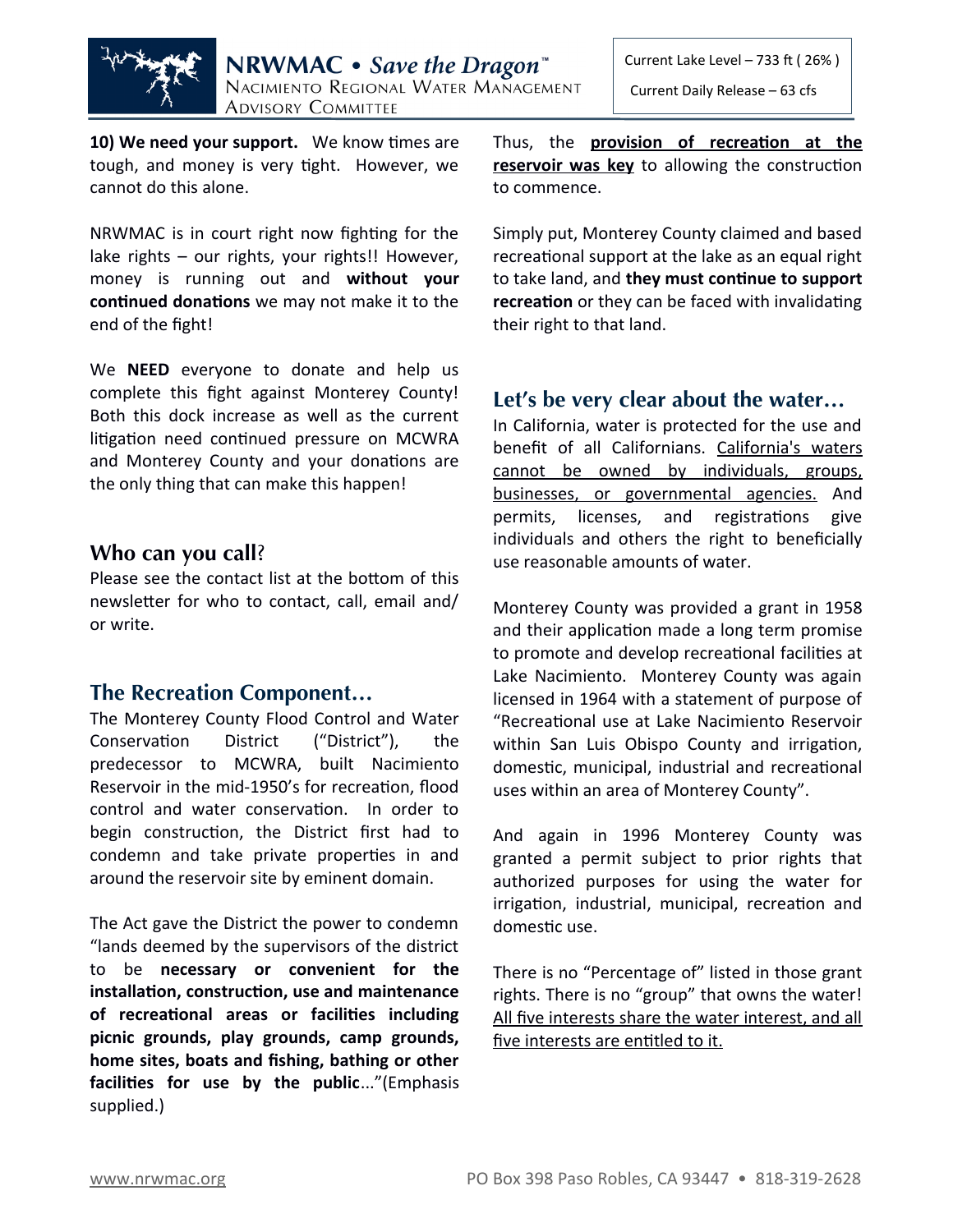



NRWMAC • Save the Dragon<sup>"</sup> NACIMIENTO REGIONAL WATER MANAGEMENT **ADVISORY COMMITTEE** 

### **Thank you for your support**

We wish to thank everyone that supports NRWMAC, and as everyone continues to come up with more ways to help, we need everyone to get involved.

We need to inform people of this fight, and let everyone know why their funding support is so critically important right now.

Please share, forward and circulate this newsletter with your friends, family and anyone you know that uses or cares about the lake, wildlife, and future of the lake!

NRWMAC needs volunteers to help with getting the word out, getting donations, sign-ups, handouts, information booths, fund raisers, tshirt sales, and help at functions and events.

You can help the effort by donating time, dollars, purchasing merchandise or signing up for events here: [www.nrwmac.org/get-involved](http://www.nrwmac.org/get-involved)

### **Donate Today**

Being the primary source of funding for these legal efforts, your donations, now more than ever, will make a difference!

Even if you have previously donated, we need your continued help, please donate any amount using the GoFundMe link, or if you prefer you can donate privately using the link Private donation link below, or mail a check to NRWMAC at PO Box 398, Paso Robles, CA 93447.

### GoFundMe:

[www.gofundme.com/lake-nacimiento-save-the](http://www.gofundme.com/lake-nacimiento-save-the-dragon) dragon

Private donations: [www.nrwmac.org/save-the](http://www.nrwmac.org/save-the-dragon/donate-today) dragon/donate-today

### **Action List – Who to call / contact**

You should write letters, emails and call our state representatives, Calif. Water Board, San Luis Obispo County Supervisors and especially the Monterey County Supervisors to **let them know exactly how upsetting and unfair this is**.

### **State Assembly**

Jordon Cunningham email Form: [https://lcmspubcontact.lc.ca.gov/PublicLCMS/C](https://lcmspubcontact.lc.ca.gov/PublicLCMS/ContactPopup.php?district=AD35&inframe=Y) [ontactPopup.php?district=AD35&inframe=Y](https://lcmspubcontact.lc.ca.gov/PublicLCMS/ContactPopup.php?district=AD35&inframe=Y)

 (unconfirmed email address) email: cunningham.jordan@gmail.com

Mailing Addresses: Capitol Office, Room 4102 P.O. Box 942849 Sacramento, CA 94249-0035 Phone: (916) 319-2035

District Office 1304 Broad Street San Luis Obispo, CA 93401 Phone: (805) 549-3381

#### **Governor Gavin Newsom**

1303 10th Street, Suite 1173 Sacramento, CA 95814 Phone: (916) 445-2841 Fax: (916) 558-3160

Email:<https://govapps.gov.ca.gov/gov40mail/> Facebook: facebook.com/GavinNewsom Twitter: twitter.com/gavinnewsom Instagram: instagram.com/gavinnewsom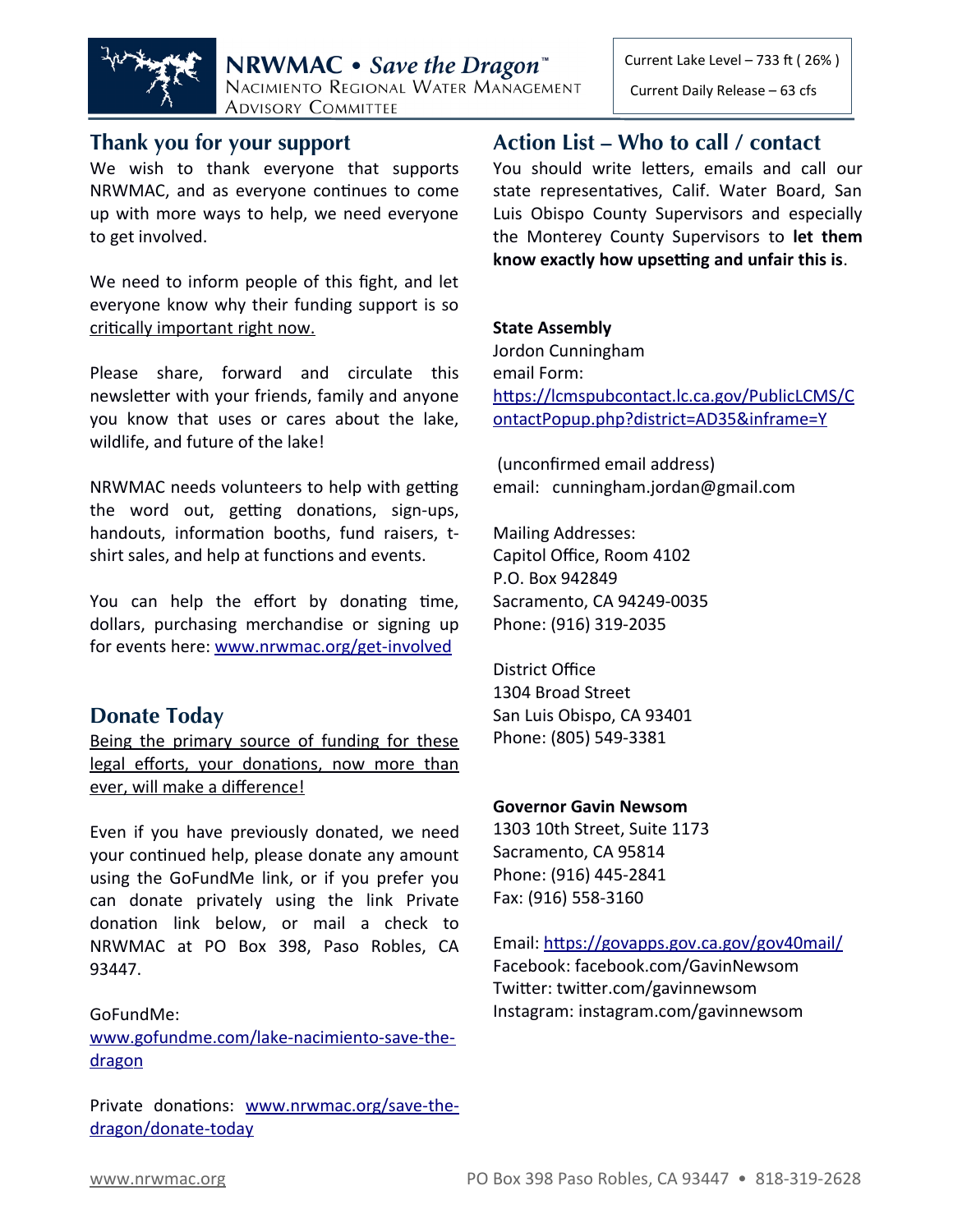

#### **San Luis Obispo County Supervisors**

John Peshong ( District 1 - Our District ) Email: jpeschong@co.slo.ca.us Phone: (805) 781-4491 Legislative Assistant: Vicki Janssen vjanssen@co.slo.ca.us

Bruce Gibson ( District 2 ) Email: bgibson@co.slo.ca.us Phone: (805) 781-4338 Legislative Assistant: Blake Fixler bfixler@co.slo.ca.us

Lynn Compton ( District 4 ) Email: lcompton@co.slo.ca.us Phone: (805) 781-4337 Legislative Assistant: Caleb Mott district4@co.slo.ca.us

Debbie Arnold ( District 5 ) Email: darnold@co.slo.ca.us Phone: (805) 781-4339 Legislative Assistant: Micki Olinger molinger@co.slo.ca.us

San Luis Obispo County Administrative Officer Wade Horton Email: whorton@co.slo.ca.us Phone: 805-781-5011

SLO Public Comments email: ad board clerk@co.slo.ca.us

San Luis Obispo County Water Resources Engineer Wes Thomson Email: WThomson@co.slo.ca.us

#### **Monterey County Supervisors**

Luis Alejo ( District 1 ) 168 West Alisal St., 2nd Floor, Salinas, CA 93901 Phone: (831)755-5011 Fax: (831)755-5876 Email: district1@co.monterey.ca.us

John M. Phillips ( District 2 ) Castro Plaza 11140 Speegle St. P.O. Box 787 Castroville, CA 95012 Phone: (831)755-5022 Fax: (831)633-0201 Email: district2@co.monterey.ca.us

Chris Lopez ( District 3 ) 168 W. Alisal, 3rd Floor Salinas, Ca 93901 Phone: (831)755-5033 Fax: (831)796-3022 Phone - King City: (831) 385-8333 Email: district3@co.monterey.ca.us

Jane Parker ( District 4 ) 2616 1st Ave. Marina, CA 93933 Phone: (831) 883-7570, (831) 755-5044 Email: district4@co.monterey.ca.us

Mary Adams ( District 5 ) Monterey Courthouse 1200 Aguajito Rd., Ste. 1 Monterey, CA 93940 Phone: (831)755-5055, (831) 647-7755 Fax: (831) 647-7695 Email: district5@co.monterey.ca.us

Current Daily Release – 63 cfs